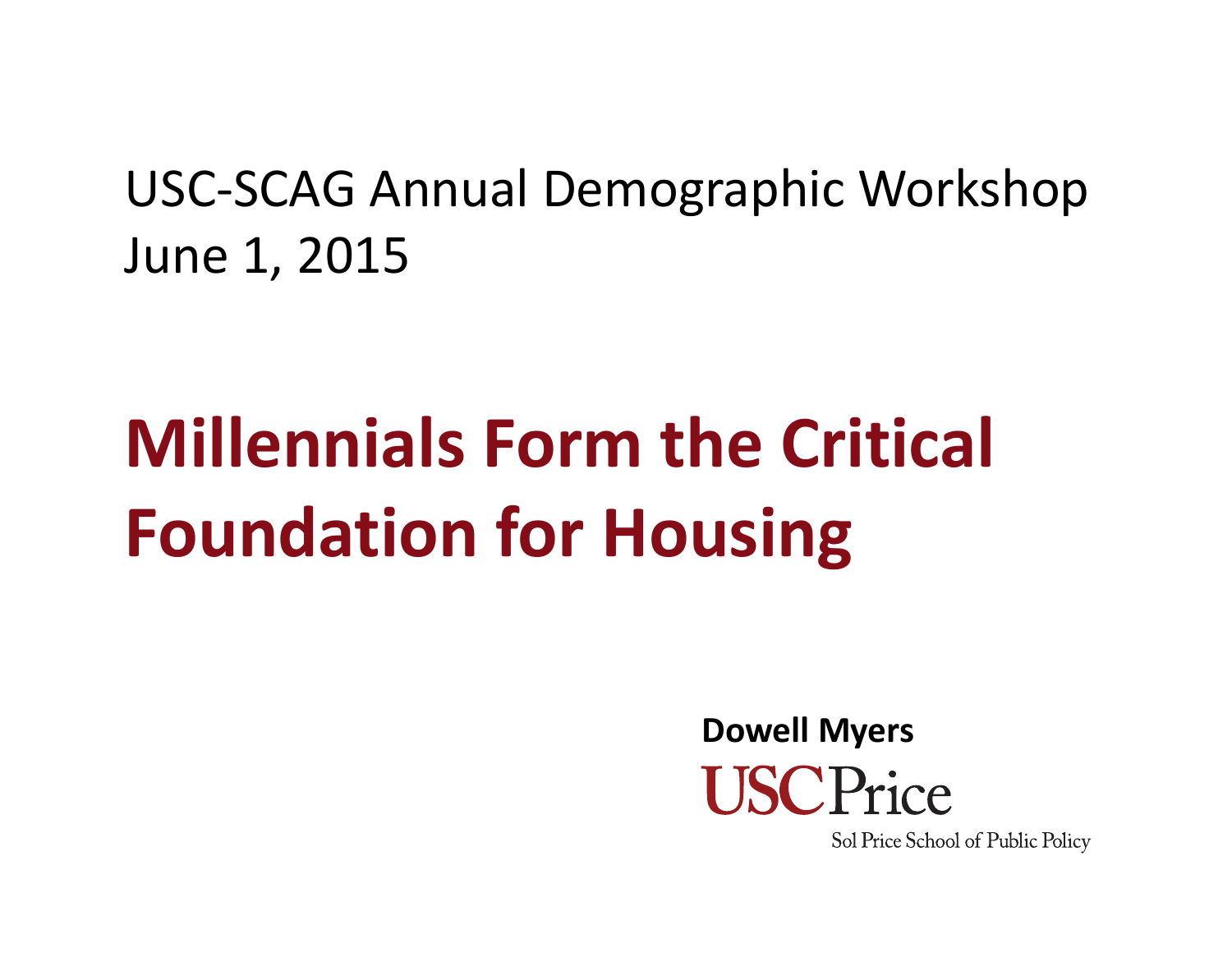## Four Major Background Indicators of Change

Total Growth Slowdown Immigration In‐Flows Reduced Aging of Population Downturn in Homeownership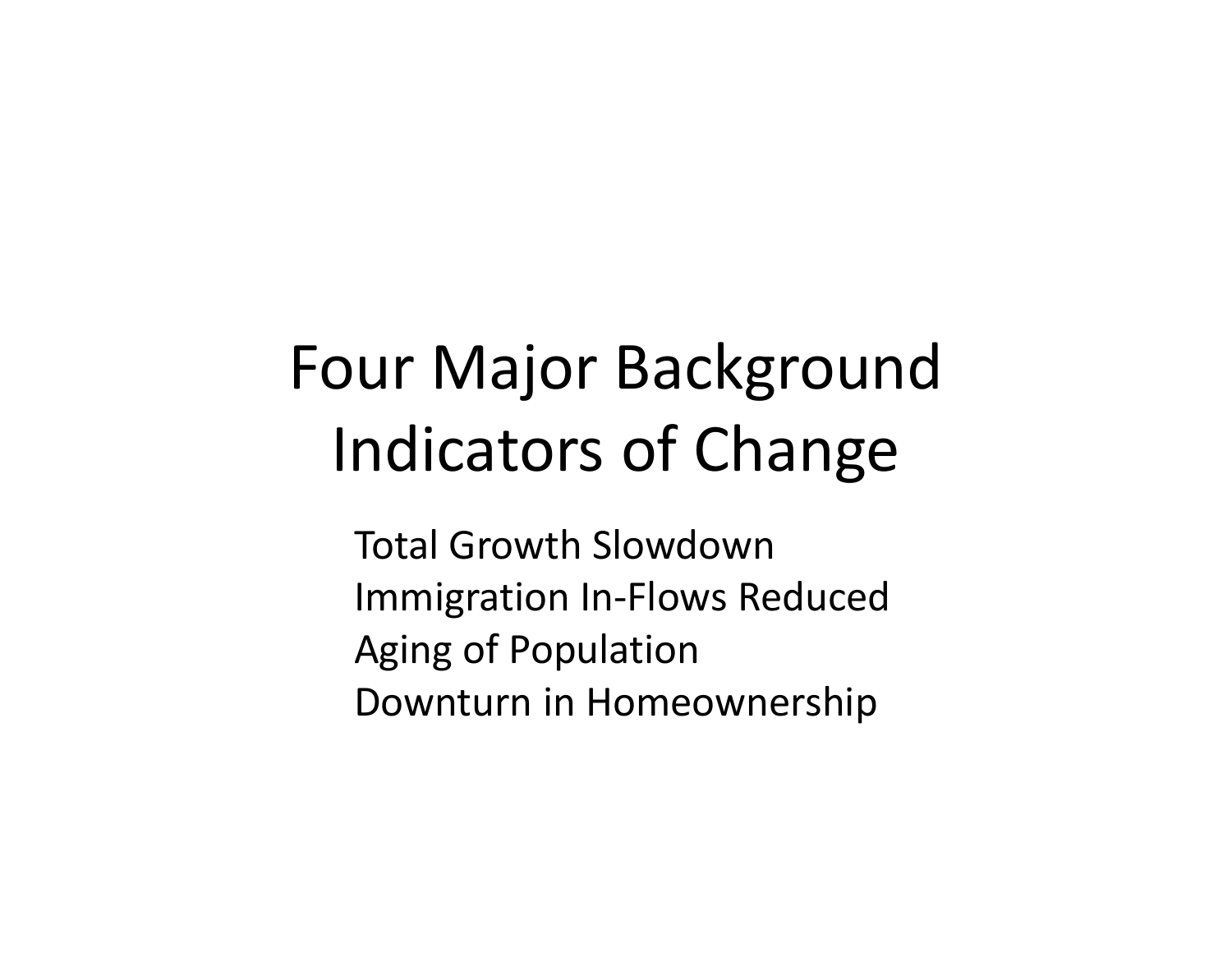## **What Year Does LA County Reach 12 Million Population?**

- Old Expectation <sup>=</sup> 2030
- New Outlook = after 2060

Source:California Department of Finance, 2007 and 2013

Dowell Myers, USCPrice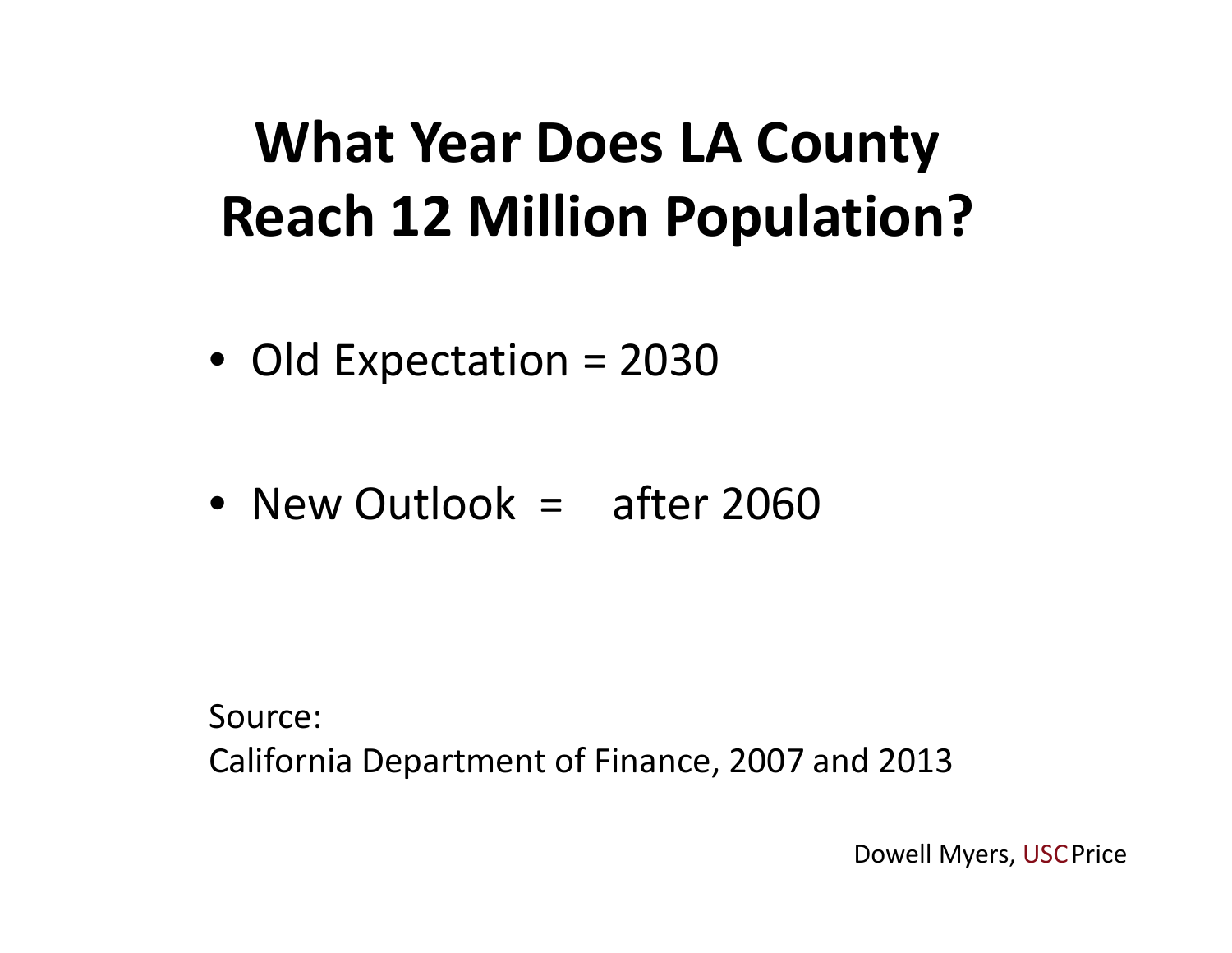## **Annual Immigrant Arrivals**

Percentage Change in Net Flow Since 1970



*Source: U.S. Census 1970, 1980, 1990, 2000; American Community Survey 2006, 2008*Dowell Myers, USCPrice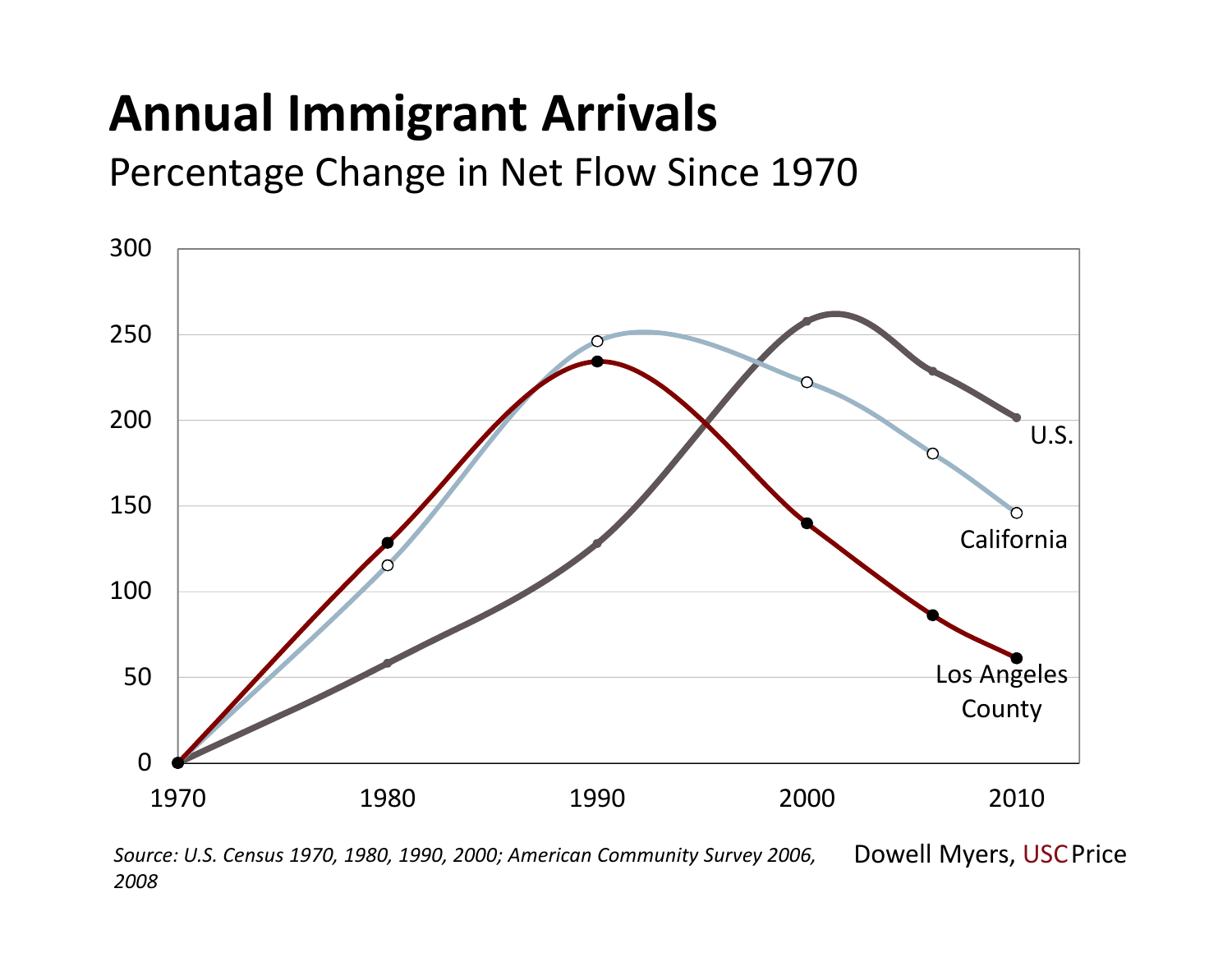#### **Growth in Age Groups in LA County, Then and Now**



Dowell Myers, USCPrice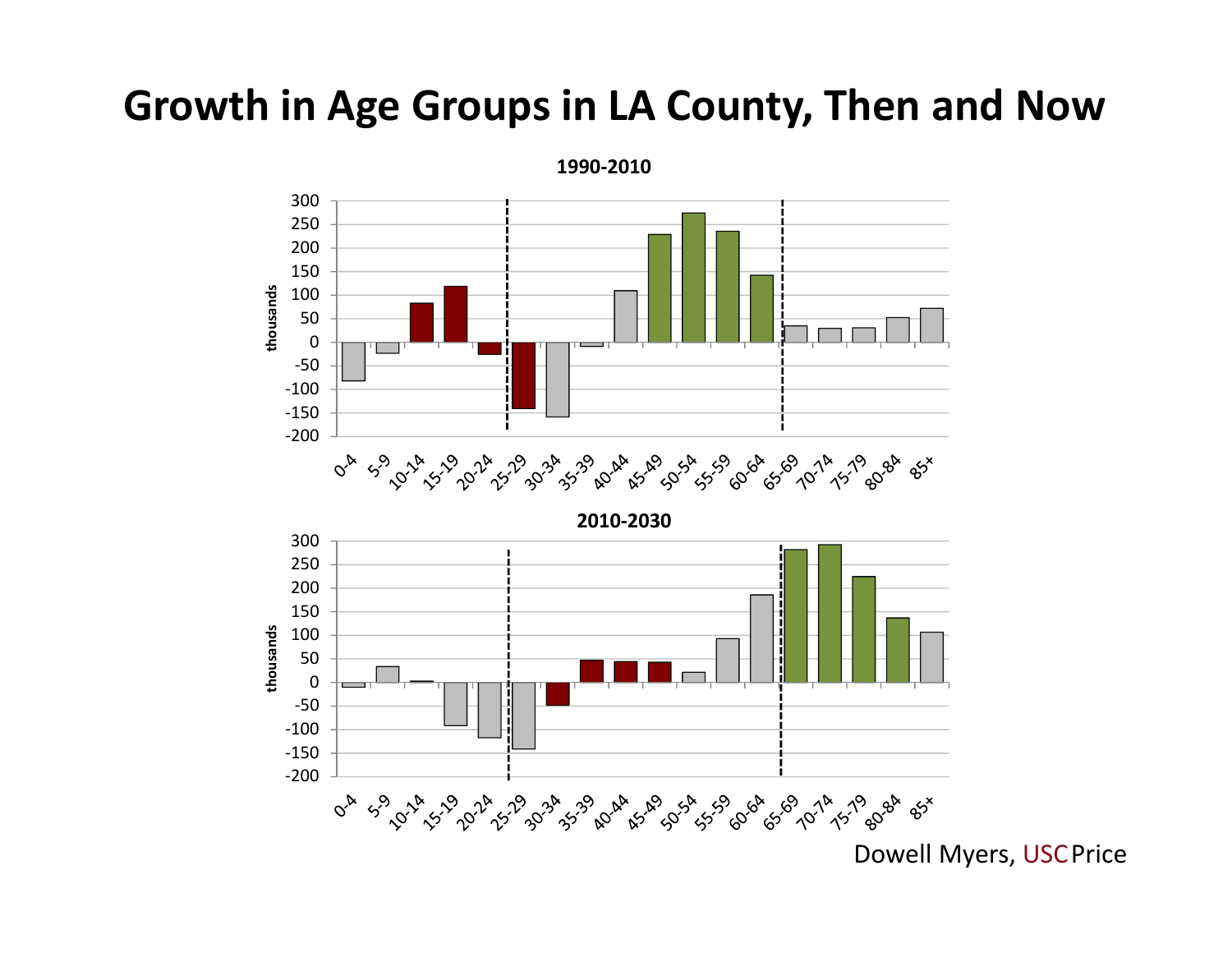#### A Half Century of Homeownership Rates

Homeownership per 100 people (%), 1970-2013

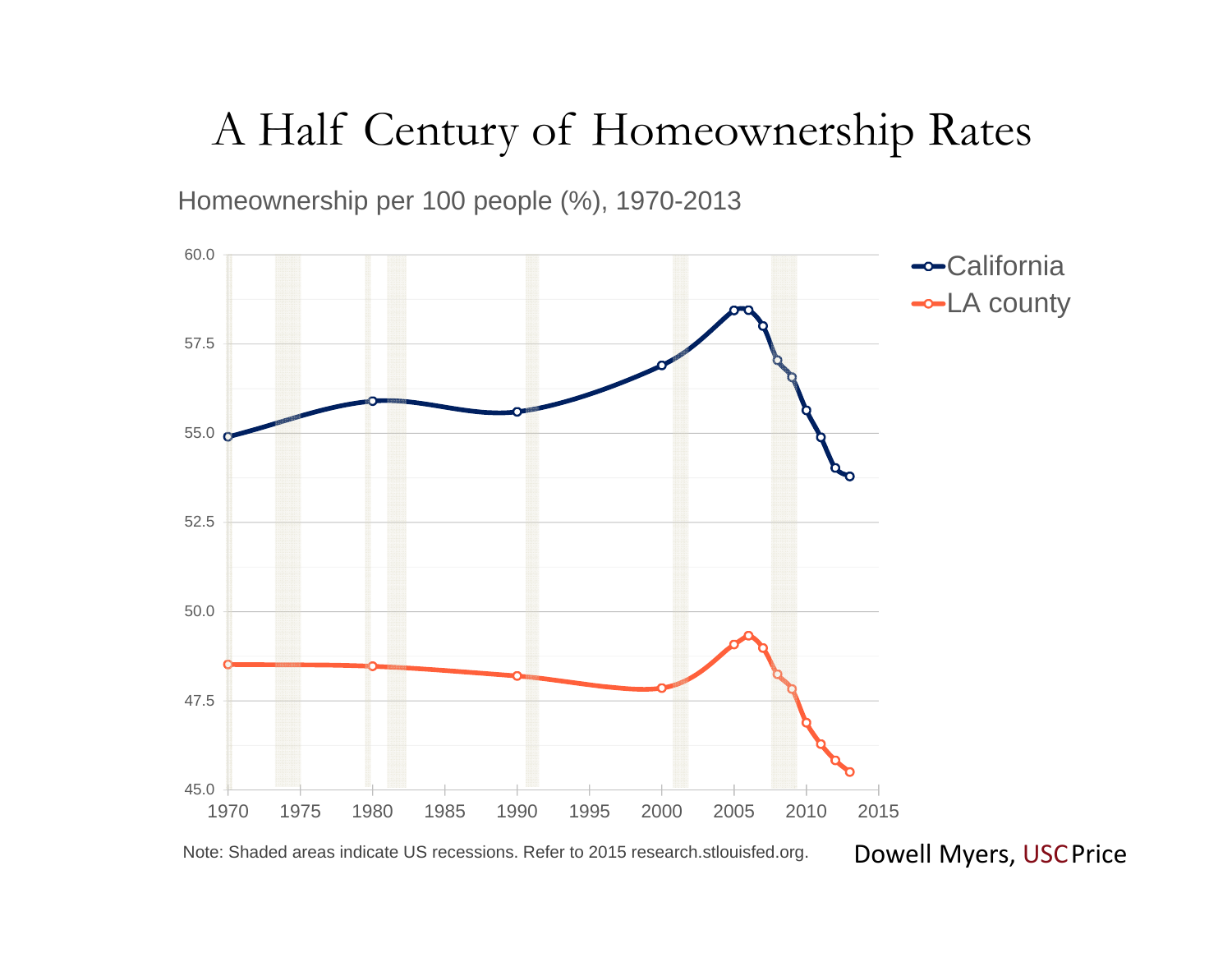## Millennialsand Other Young Adults are the Foundation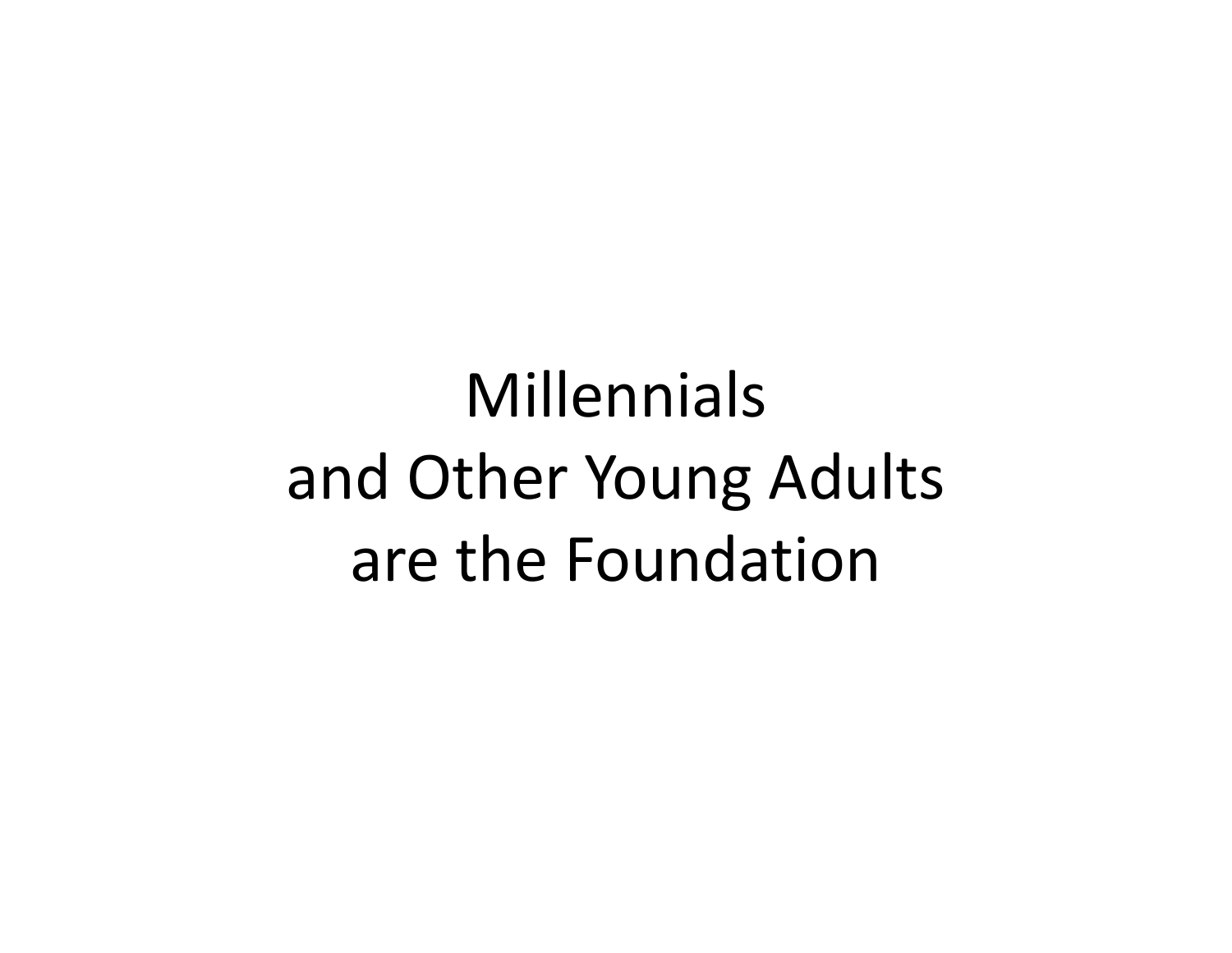## **The Foundation of the U.S. Housing Market:**

#### **Native‐Born Turning Age 25, Plus New Immigrants**



Myers and Pitkin, "Demographic Forces and Turning Points"

Dowell Myers, USCPrice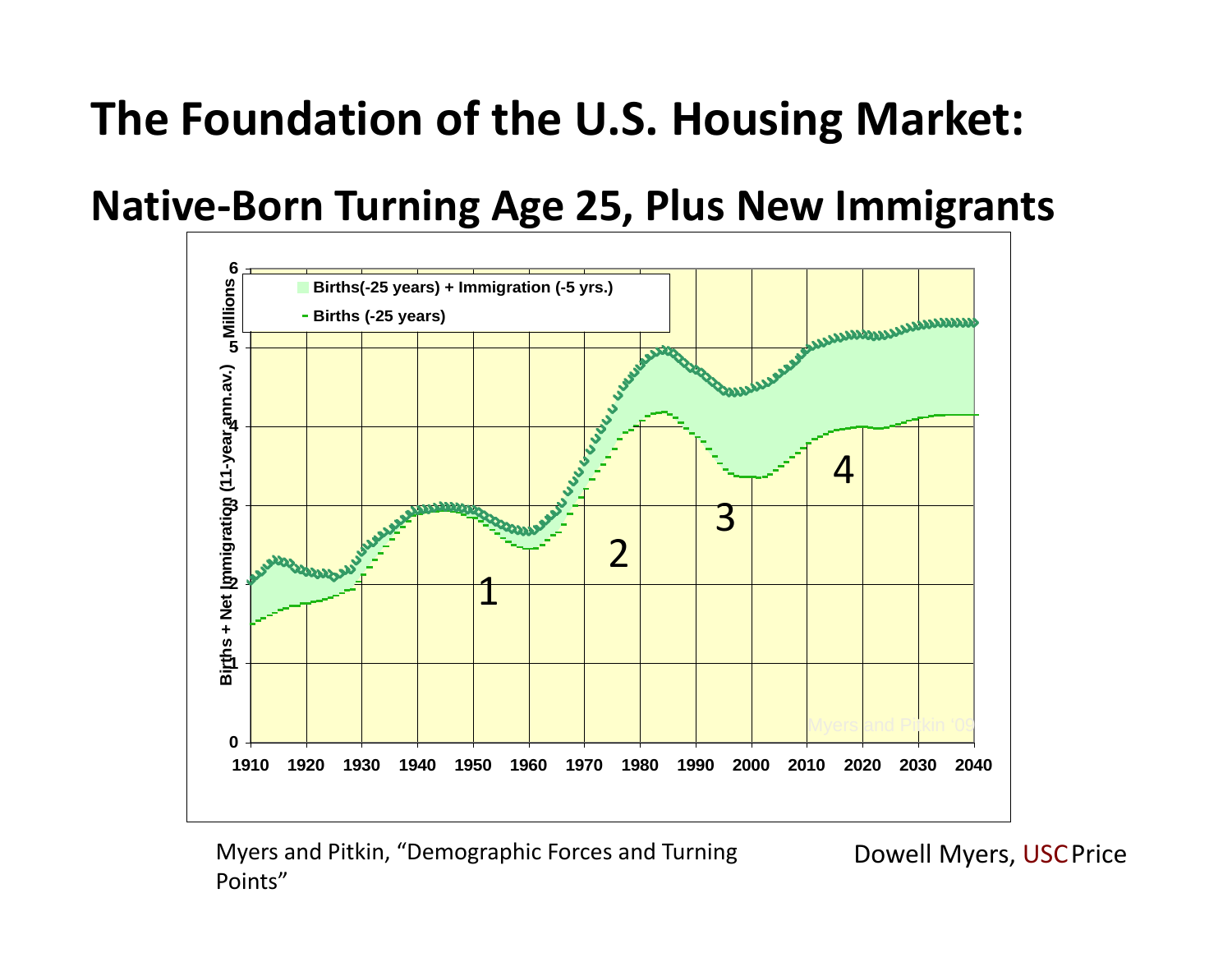#### Ages 35-44 Aggregate Trend Ratio based on 2000

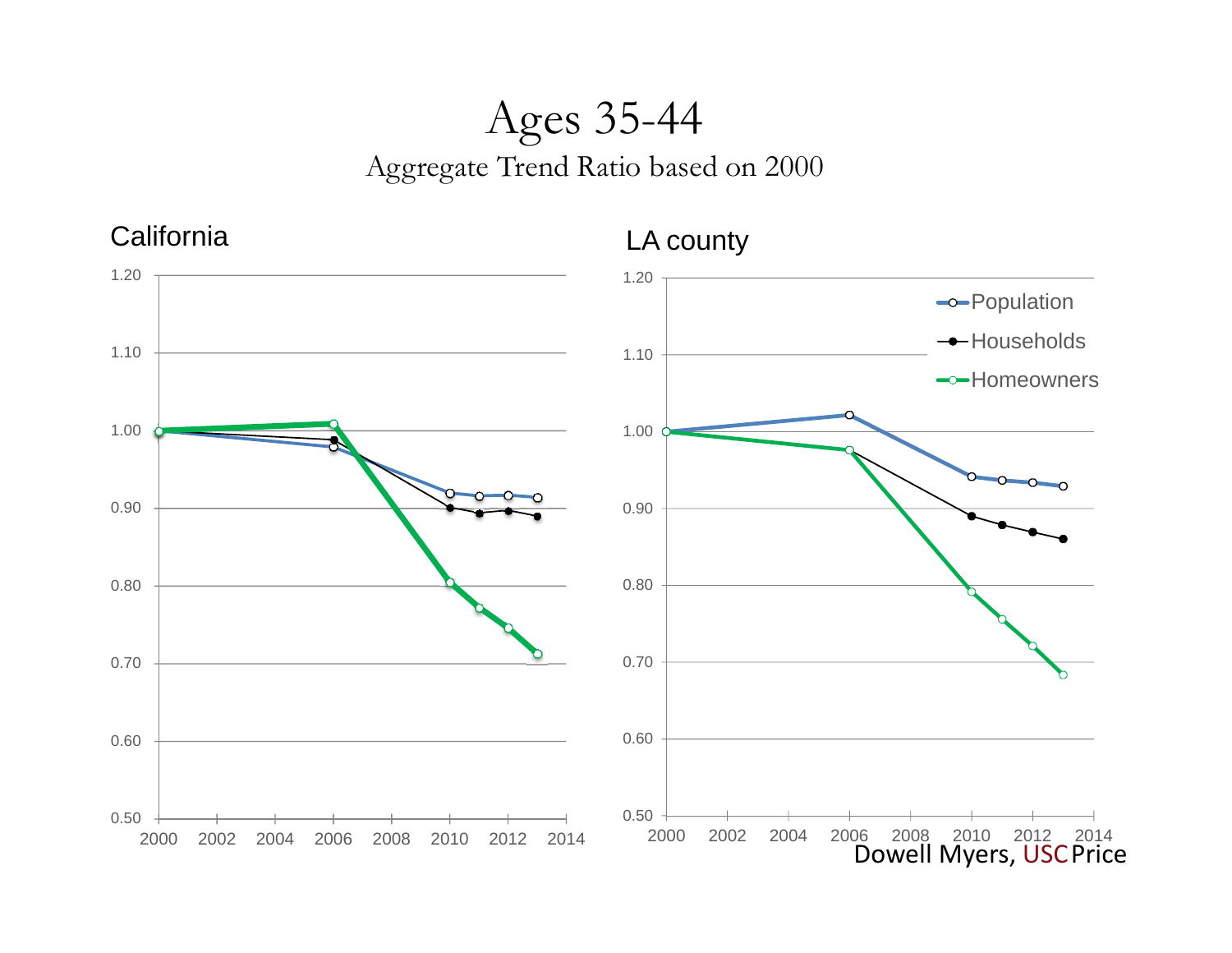#### Ages 25-34 Aggregate Trend Ratio based on 2000

California

LA county

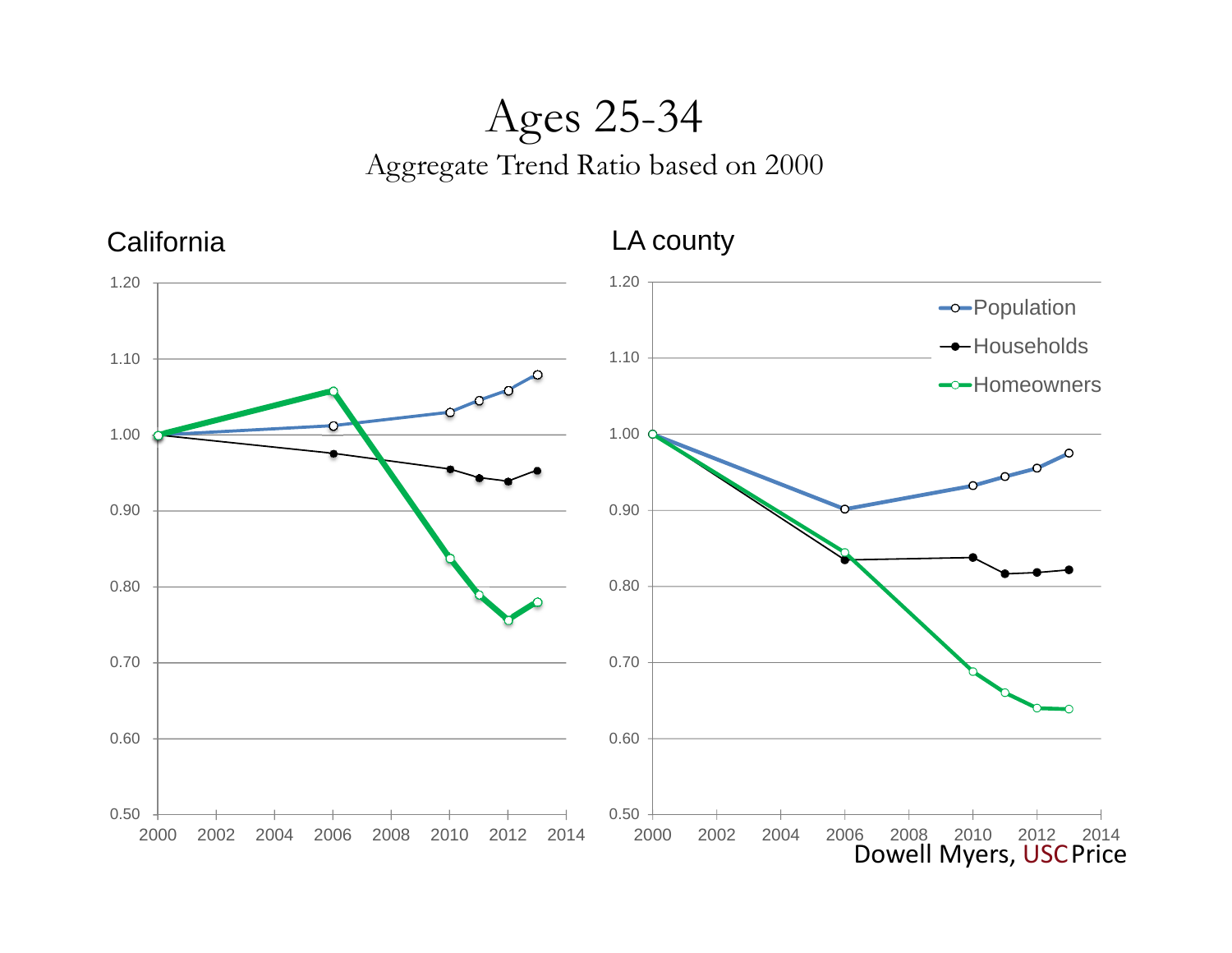#### Ages 15-24 Aggregate Trend Ratio based on 2000

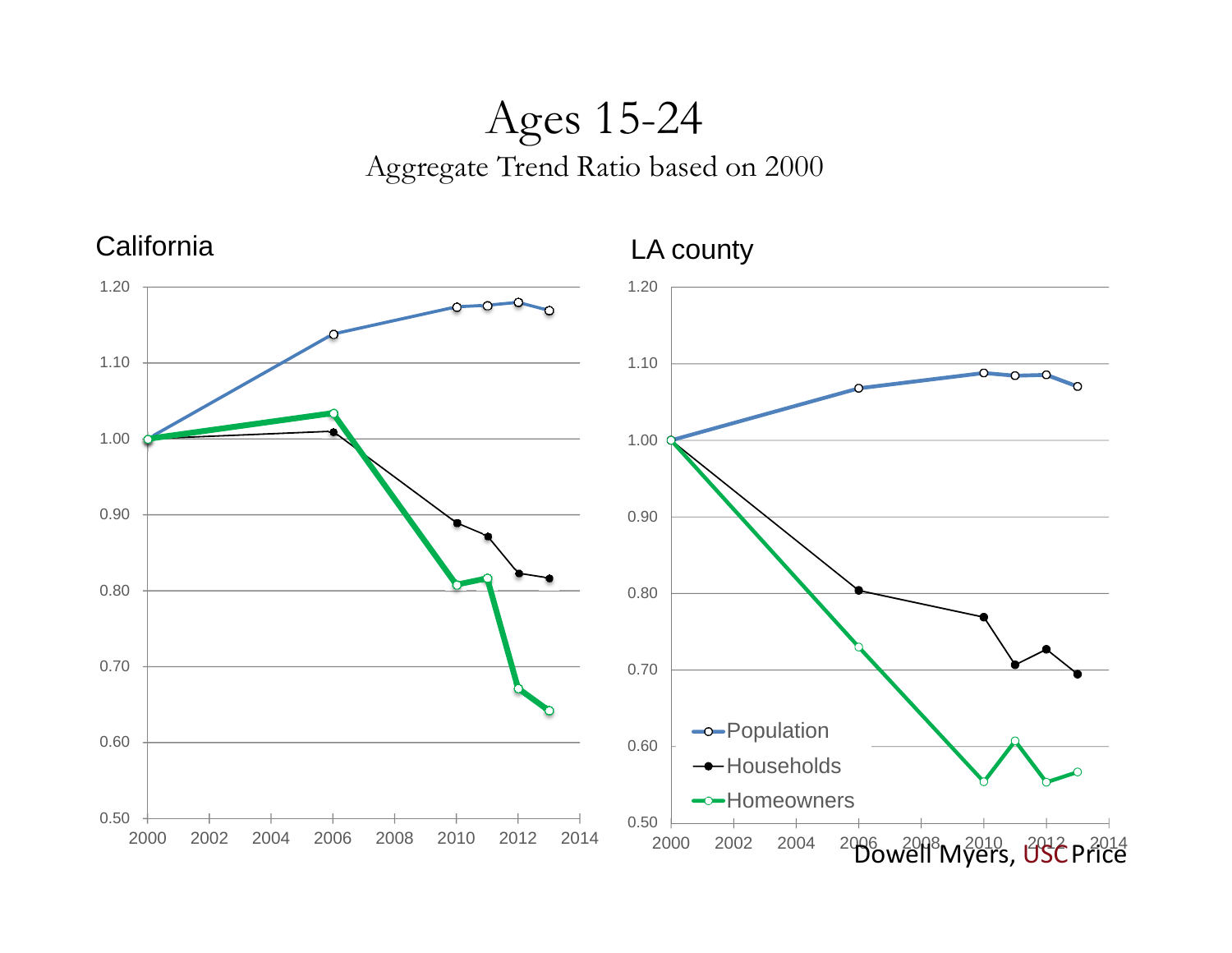# Cohort Momentum Under Way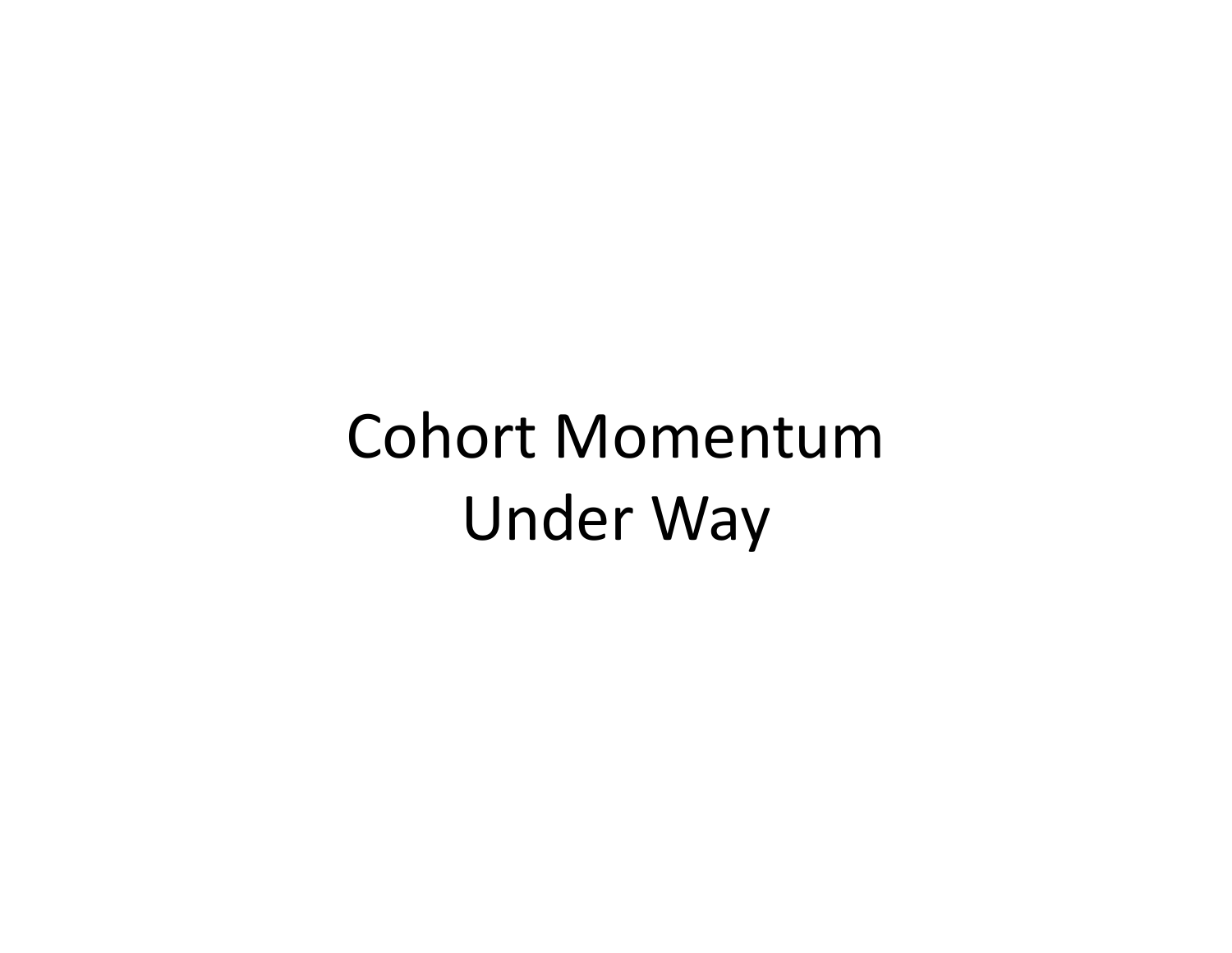#### Number of Homeowners by Age, 2000 to 2010

Cohort Trajectories of Absolute Numbers (Baby Boomers in red)

California

LA county

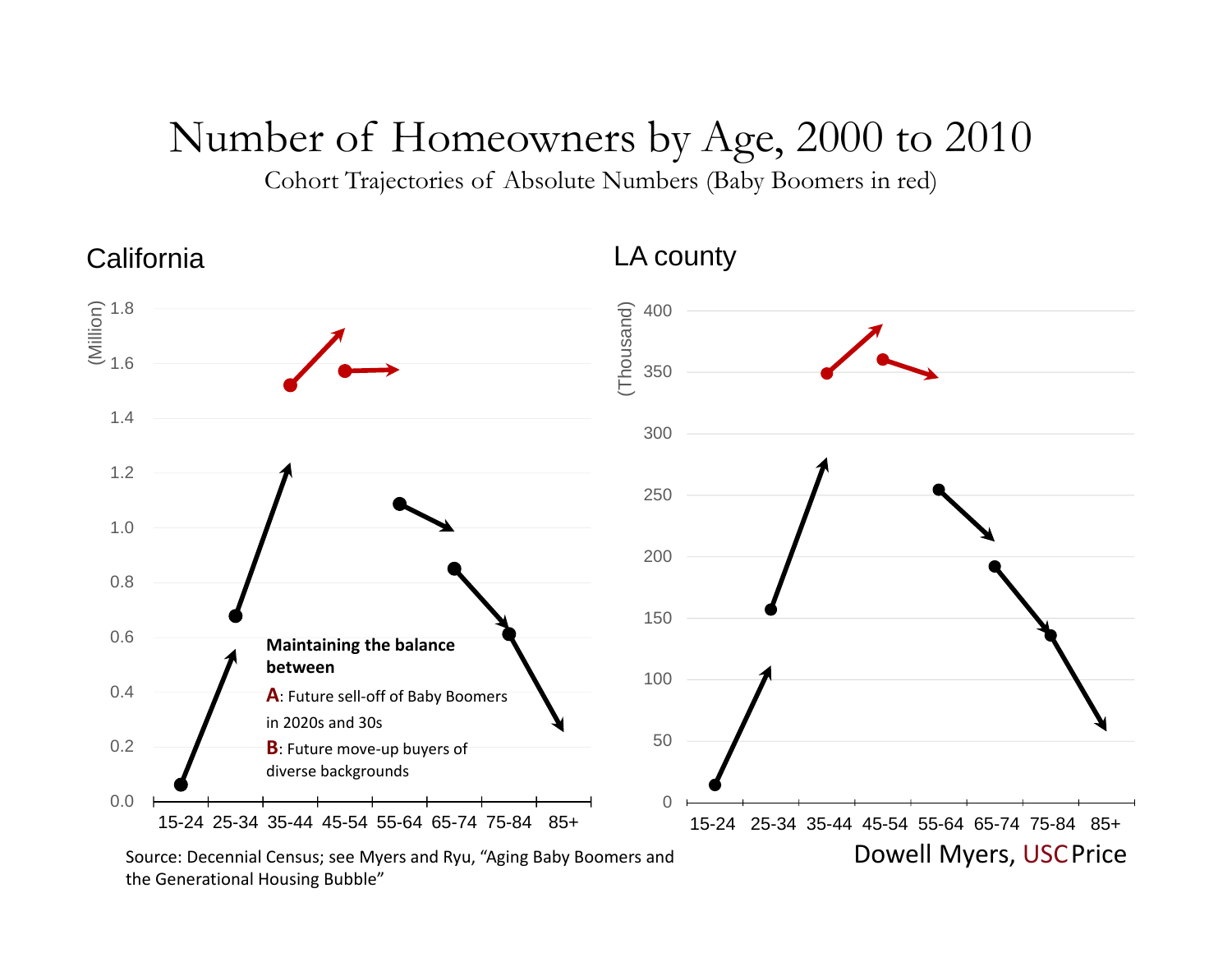### Cohort Changes in **Homeowners** 2000 to 2010

by Cohort Age at the End of Decade

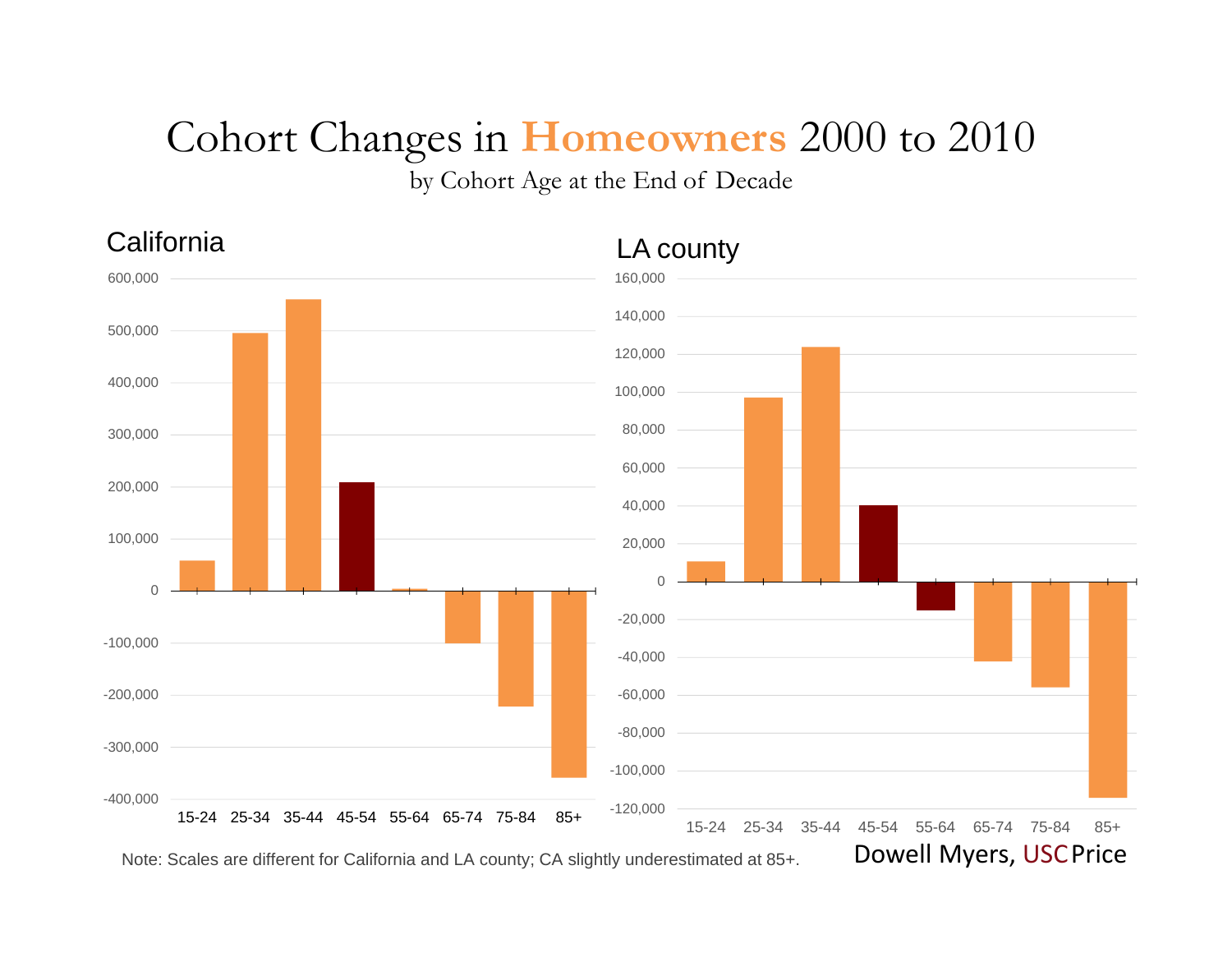### Cohort Changes in Households 2000 to 2010

by Cohort Age at the End of Decade



Note: Scales are different for California and LA county; CA slightly underestimated at 85+. Dowell Myers, USCPrice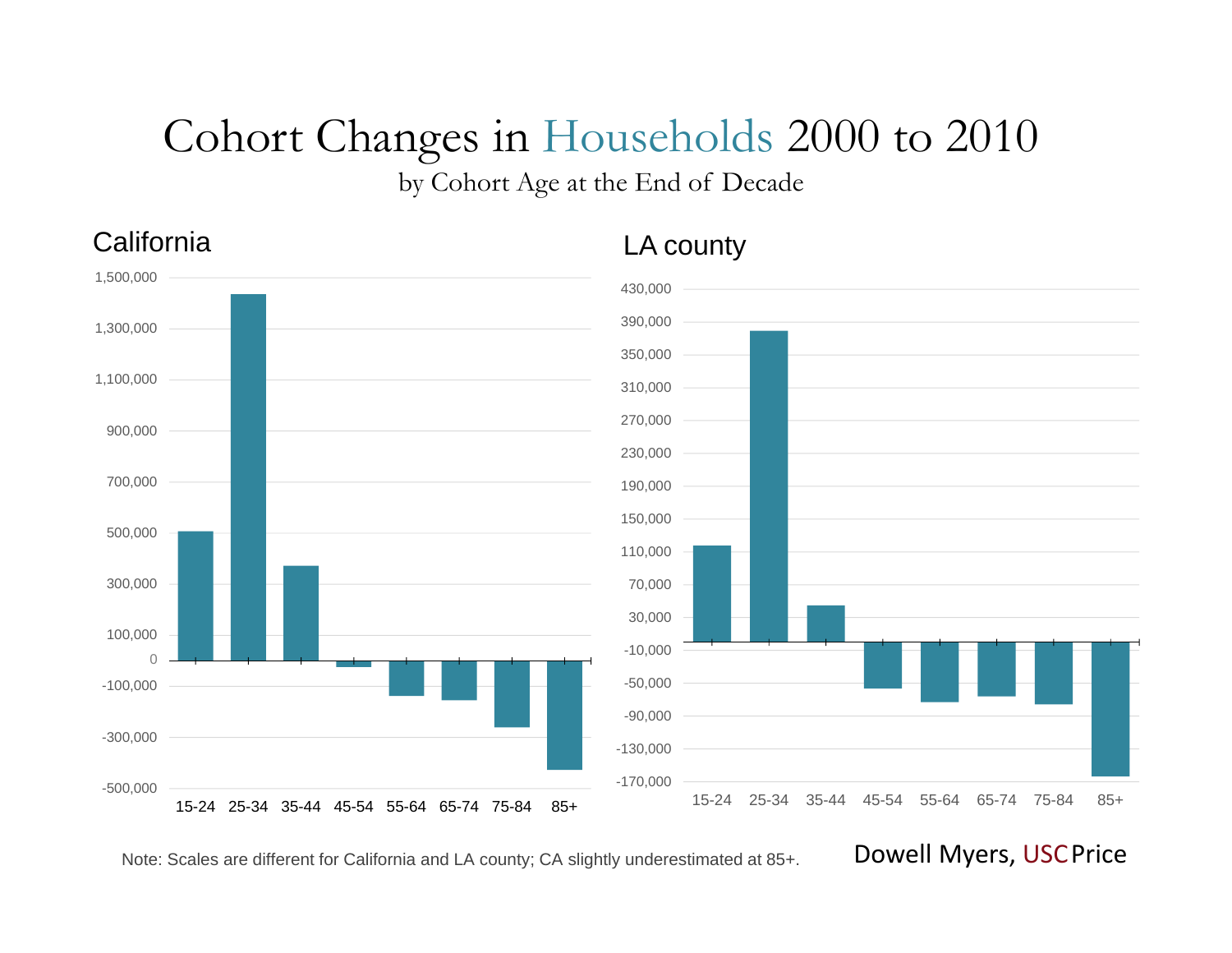#### Comparison of Progress into U.S. Homeownership by Four Cohorts Observed in Same Age Intervals

**Increment in Homeownership Rate by Cohorts in 5 Years After Beginning Date**



Source: Dowell Myers analysis of Housing Vacancy Survey data

Dowell Myers, USCPrice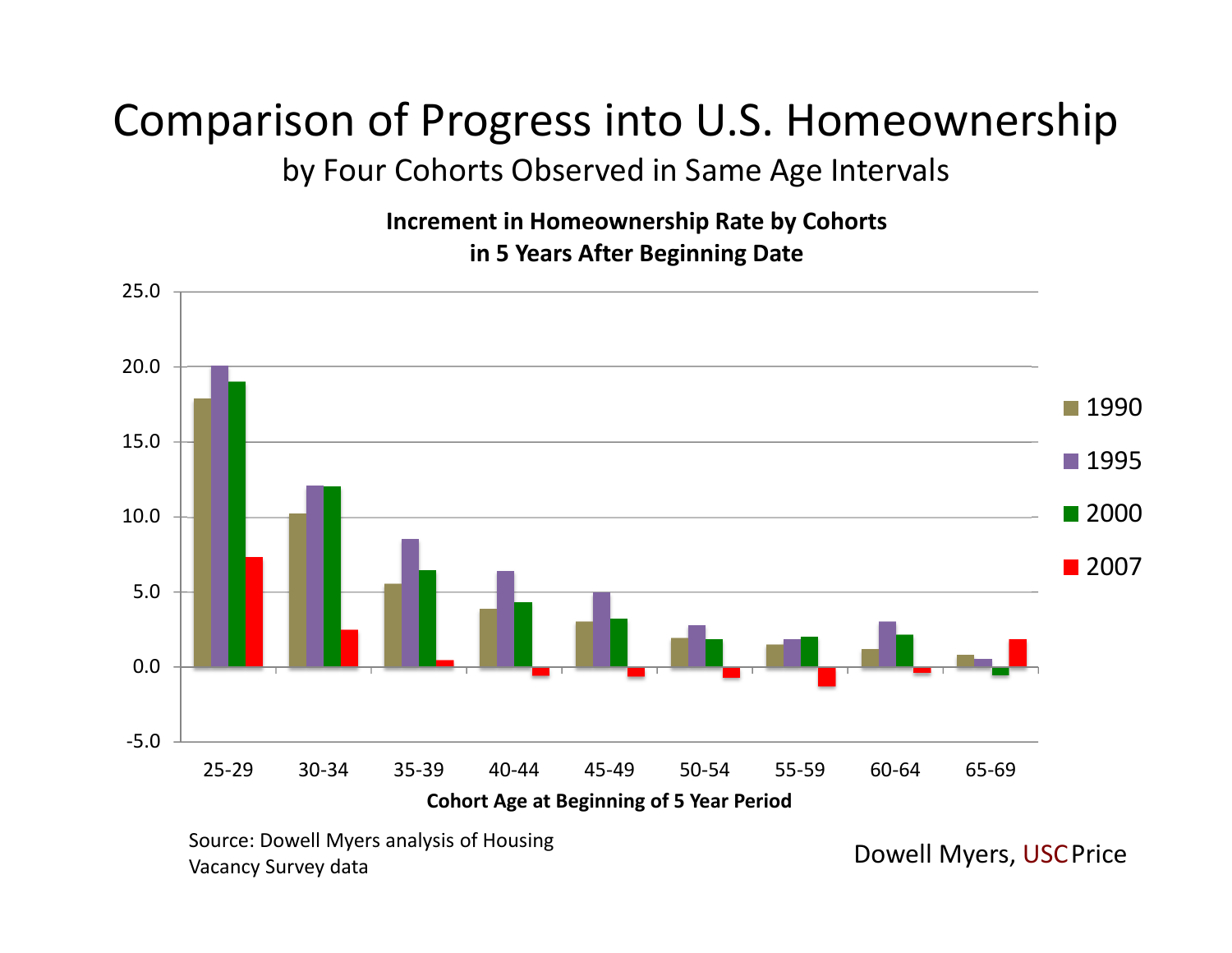### Comparison of Homeownership Rate Between the Boomers and the Millennials in the U.S.

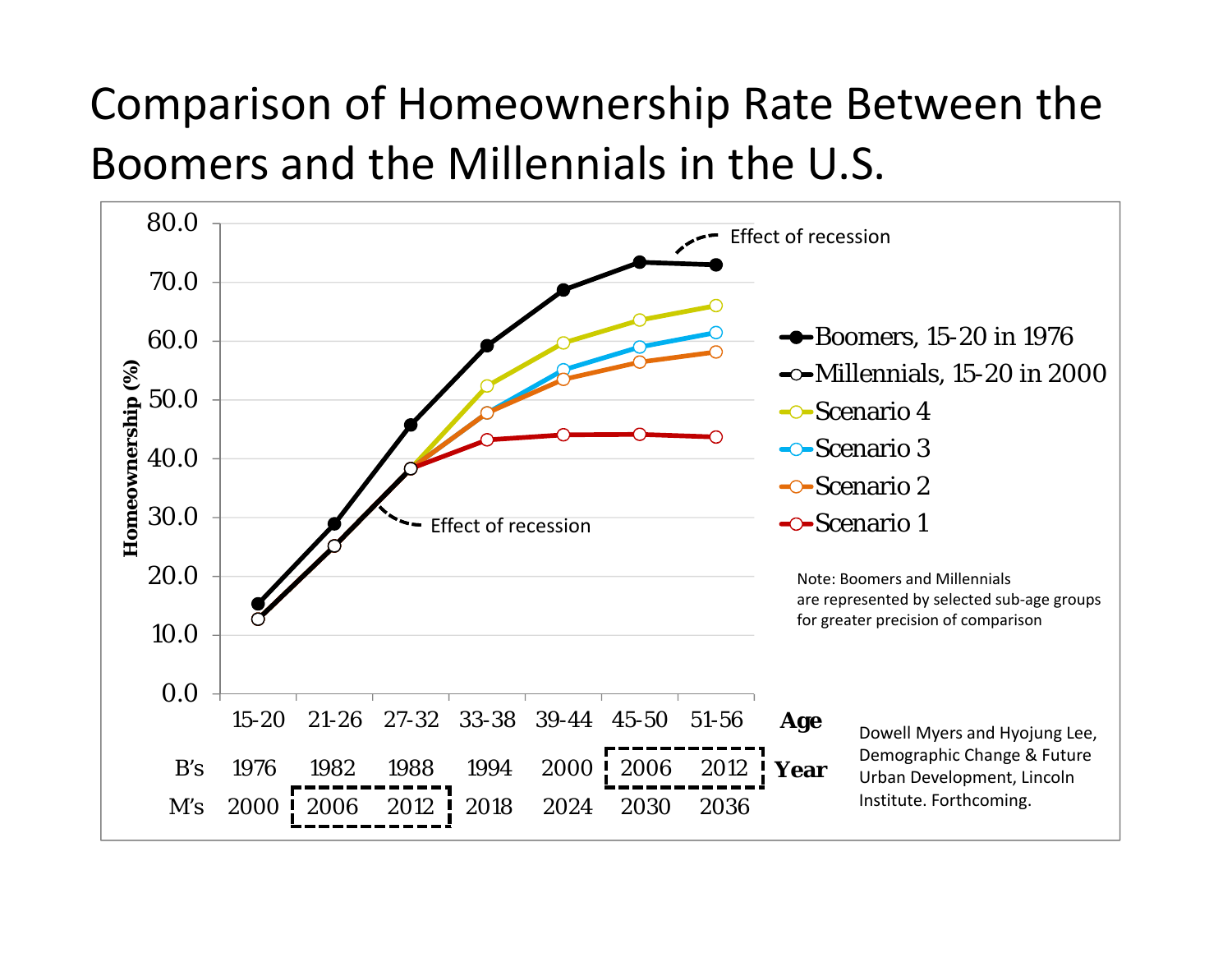#### Alternative Projections of Homeownership Rate 1980-2012 (actual), and 2012-2036 (projected)

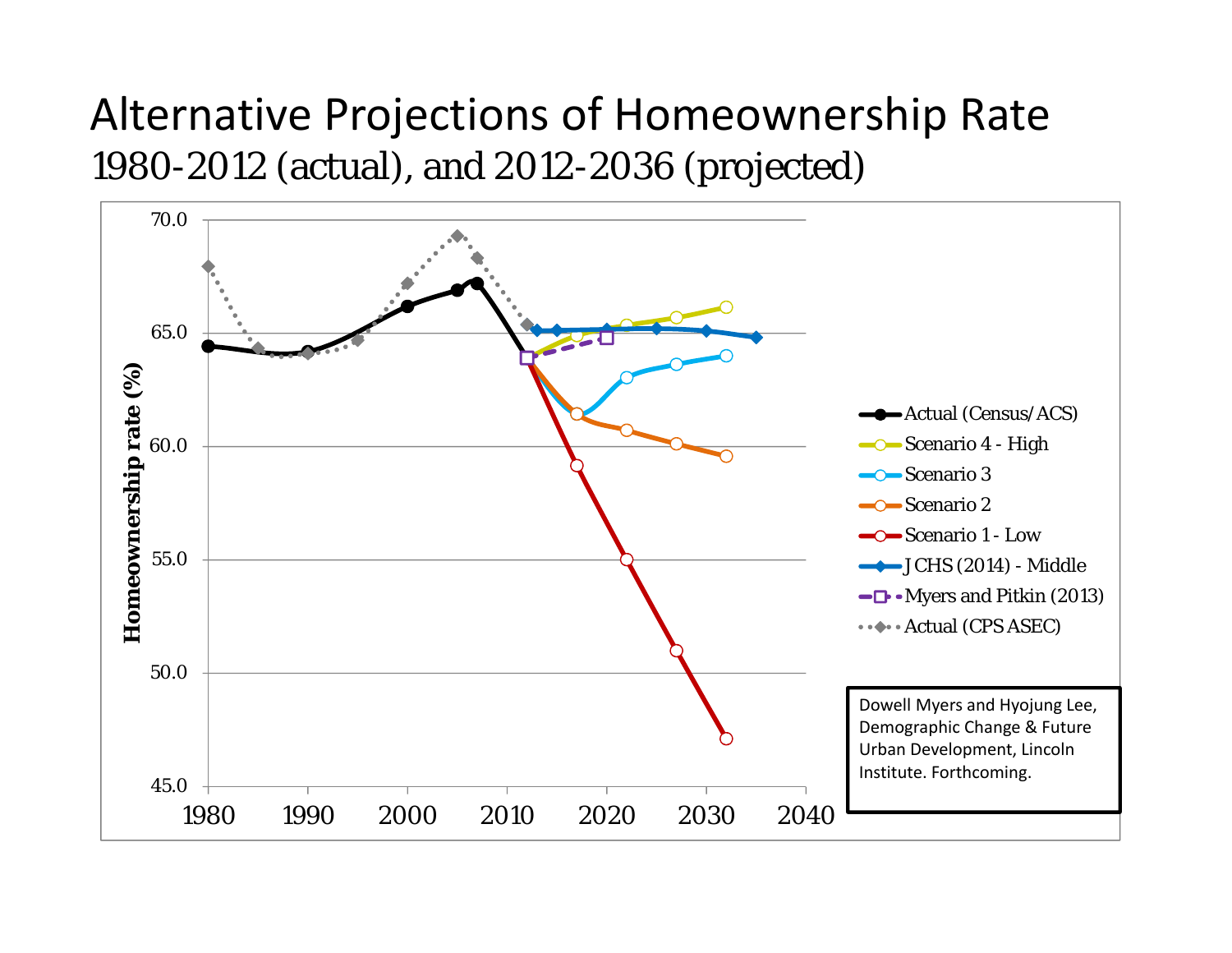### The Eroded Market Power of the Millennial Generation

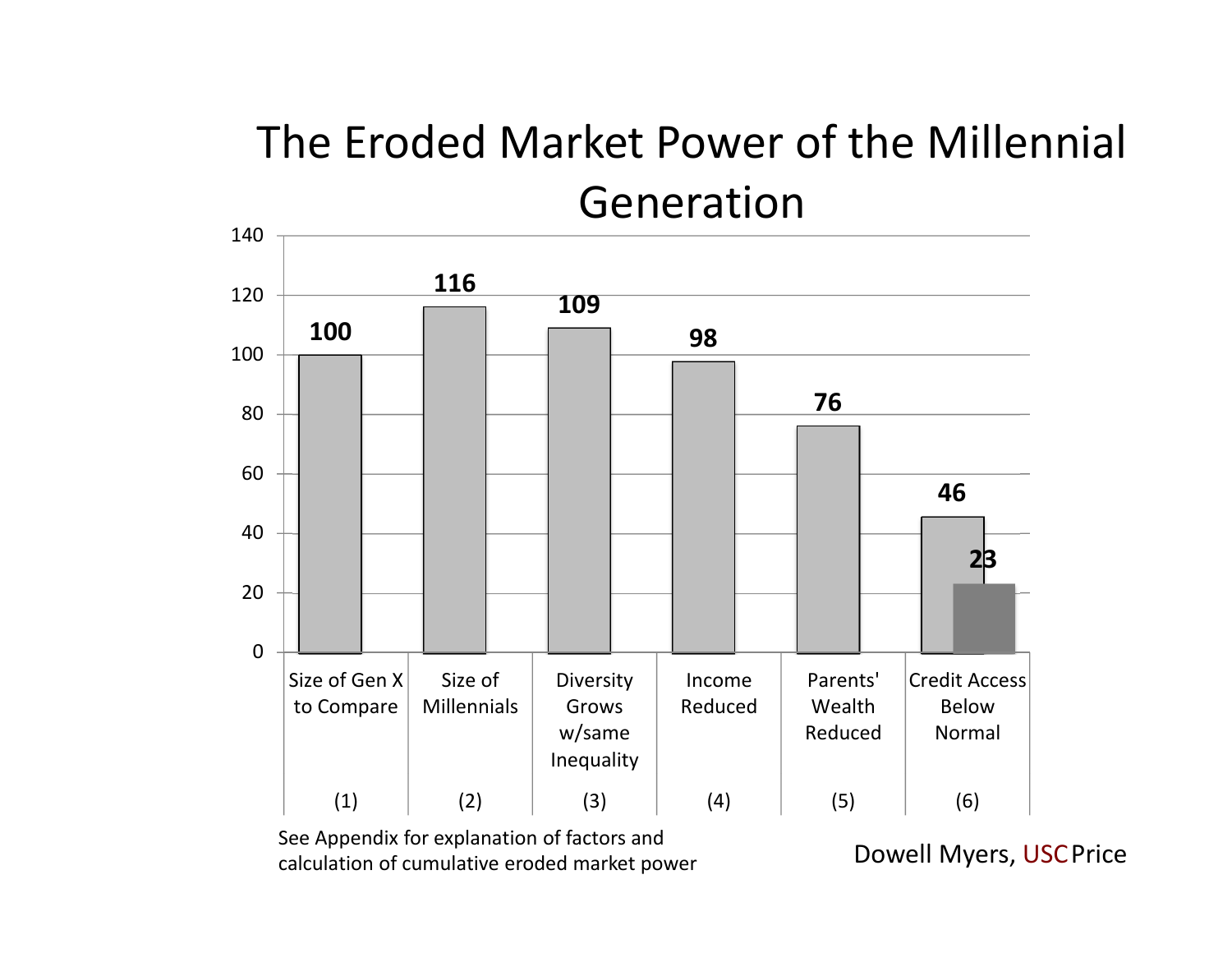## Questions

So how fast are we getting back to normal now?

Or more hopefully….. Will there be <sup>a</sup> period of "super normal" while we make up for deferred housing advances?

And in policy terms….

What can we do to get the Millennials on track to fill the big shoes of aging Baby Boomers?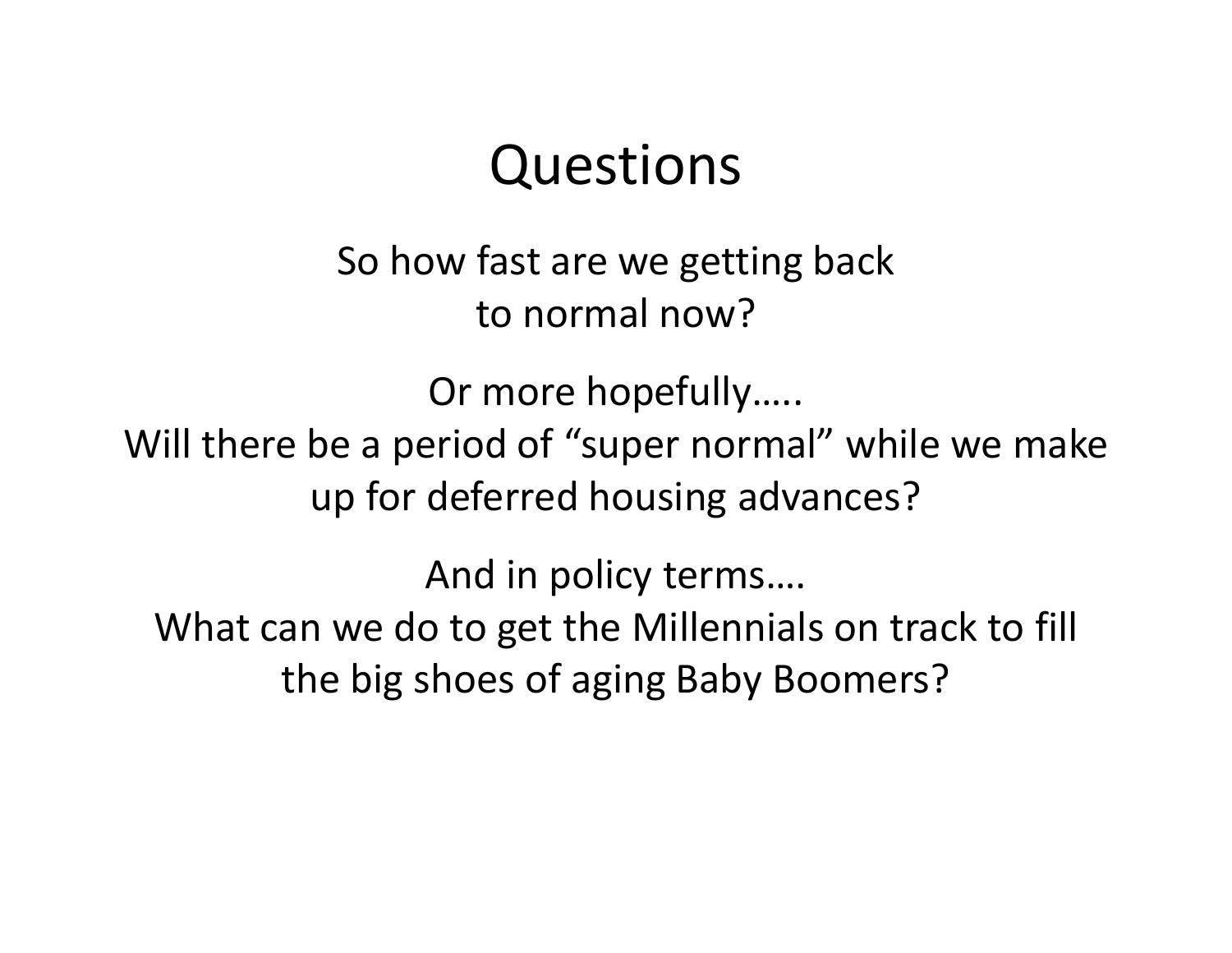## **So What is the New Normal?**